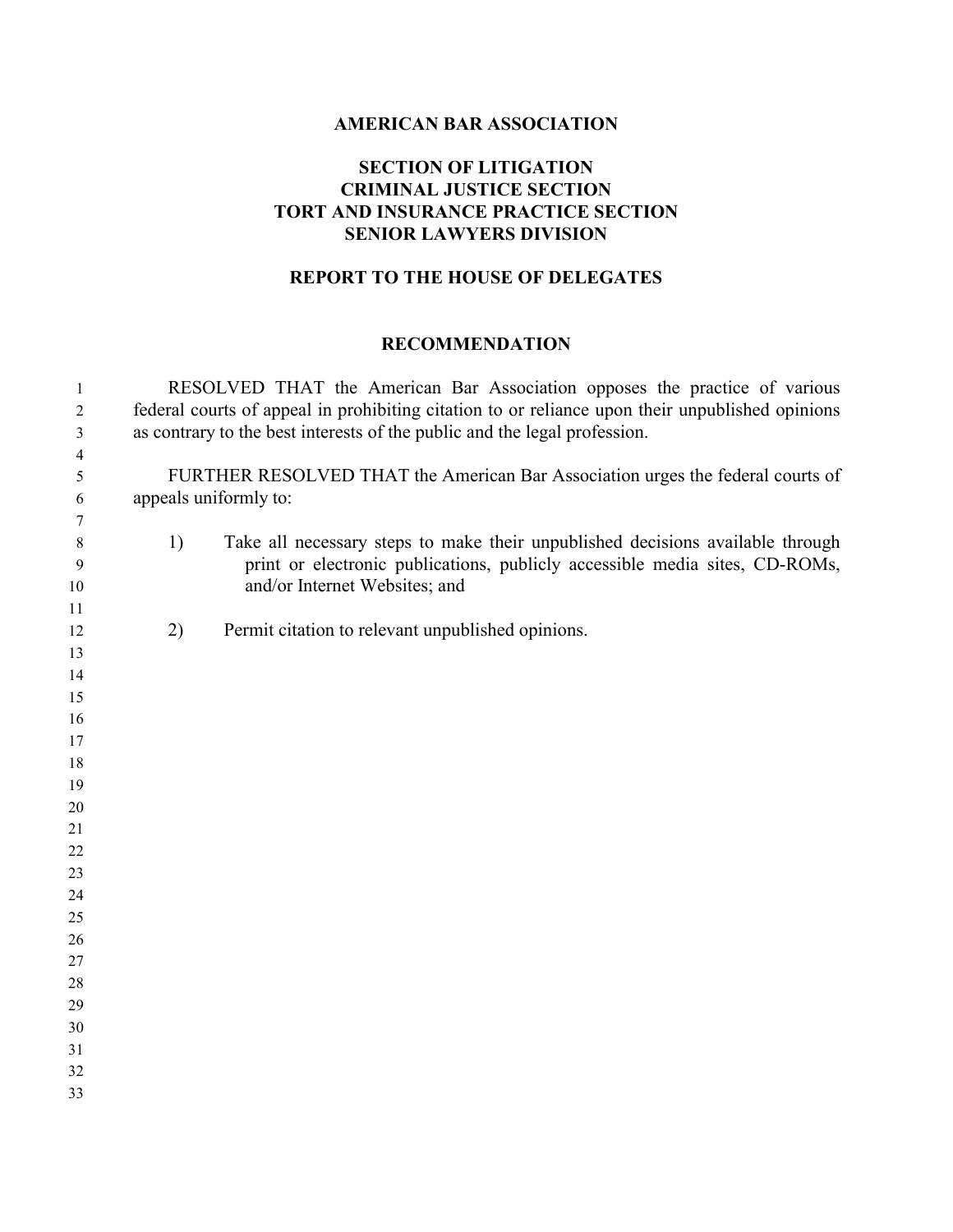# **REPORT ON RECOMMENDATION FOR PUBLICATION AND RELIANCE UPON UNPUBLISHED OPINIONS IN THE FEDERAL COURTS OF APPEALS**

 As the number of cases heard and decided by federal appellate courts increased, without a concomitant increase in staffing, funding, or judicial resources, the courts adopted rules concerning the publication and non-publication of their decisions, and set parameters concerning the use and effect of and citation to unpublished decisions. Generally speaking, the approach favored by the federal courts of appeals has been to give the courts discretion in deciding which cases to publish in official case reporters, and which cases not to publish. The appellate courts also have discretion to determine whether, to what extent, and for what purposes their unpublished decisions may be cited. A slim majority of federal appellate courts has adopted a companion principle, which is that decisions not designated for publication not only do not constitute binding precedent, but cannot even be cited for their possible persuasive value. 

 This Report provides an overview and summary of federal courts of appeals rules concerning litigants' ability (or inability) to cite unpublished opinions and the effect, if any, to be given by the courts to such unpublished decisions. The Report examines the historic rationale for such rules and addresses the continued vitality of these rationale. The Report concludes that the justifications for rules prohibiting citation to unpublished federal appellate decisions no longer carry substantial weight, and that the ABA should support a recommendation that all federal appellate courts (1) take all necessary steps to make their unpublished decisions available through print or electronic publications, publicly accessible media sites, CD-ROMs, and/or 24 Internet websites; and  $(2)$  permit citation to relevant unpublished opinions.<sup>1</sup>

1. Overview of Federal Appellate Court Rules Concerning Citations to

Unpublished Decisions or Orders

 All of the federal courts of appeals have rules governing citation to unpublished decisions or orders. These rules fall into two general categories.

 The first category consists of rules that prohibit the citation to unpublished decisions except for purposes of establishing the doctrines of the law of the case, *res judicata* or collateral estoppel. The Federal, District of Columbia, First, Second, Seventh, Eighth and Ninth 35 Circuits, as well as the Federal Court of Claims, have such rules.<sup>2</sup>

 $\overline{a}$ 

The Report and Recommendation do not address the threshold issue of publication of appellate decisions or the criteria employed by courts in making decisions concerning publication.

<sup>&</sup>lt;sup>2</sup> *See* Fed. Cir. R. 47.6(b); D.C. Cir. R. 28(c); 1<sup>st</sup> Cir. R. 36(2)(F); 2d Cir. R. 0.23; 7<sup>th</sup> Cir. R. 53(b)(2)(iv); 8<sup>th</sup> Cir. R. 28A(i);  $9^{th}$  Cir. R. 36-3; Fed. Ct. Cl. R. 52.1. *But see* discussion *infra* at 3.A. concerning the Eighth Circuit's recent decision concerning the constitutionality of its rule.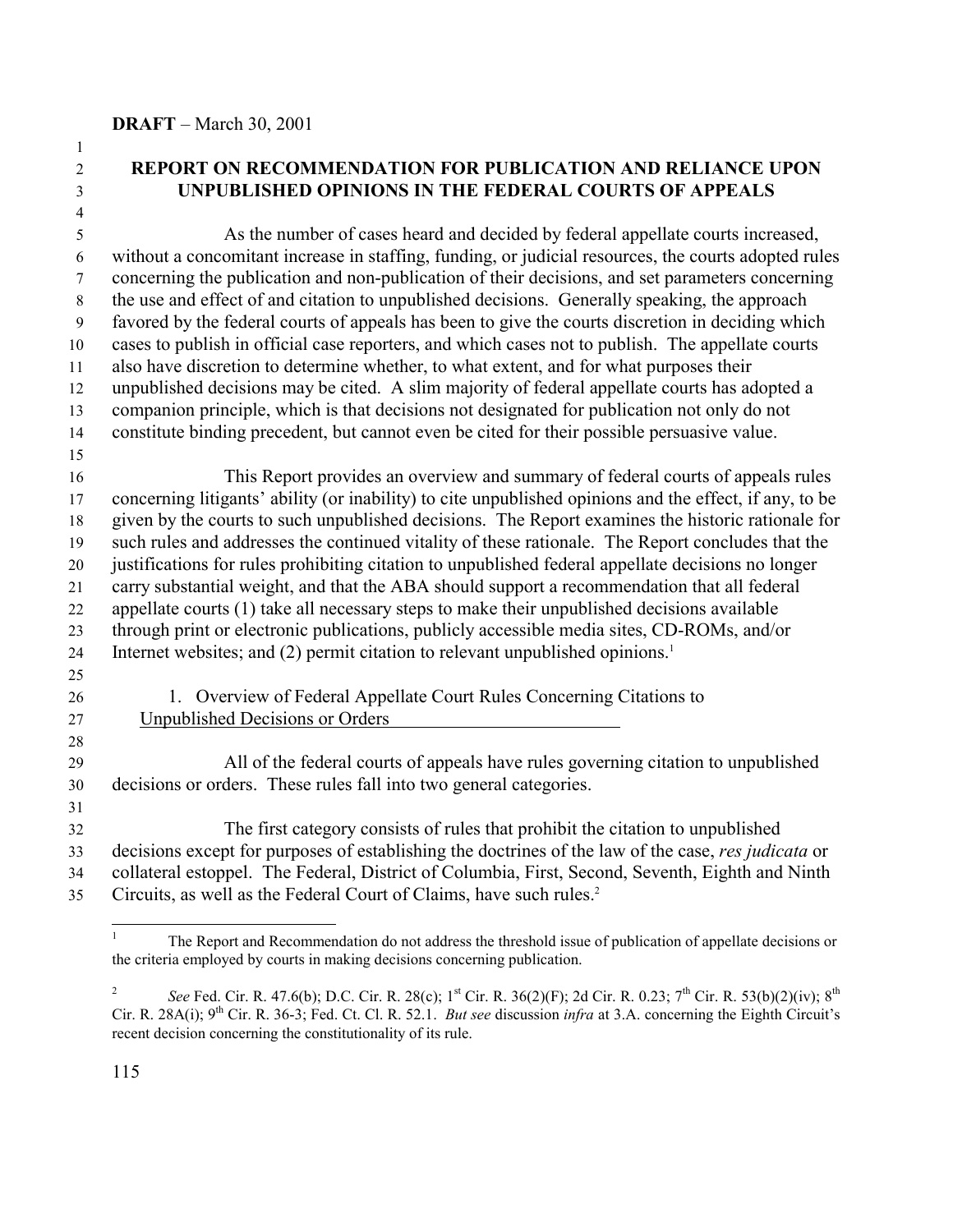| $\overline{2}$<br>3 |                                                                                                             | The Court of Appeals for the District of Columbia goes further in prohibiting<br>citation not only to the court's own unpublished decisions, but to unpublished decisions from |  |
|---------------------|-------------------------------------------------------------------------------------------------------------|--------------------------------------------------------------------------------------------------------------------------------------------------------------------------------|--|
| $\overline{4}$      |                                                                                                             | other courts as well, unless the particular court considers its unpublished decisions to be                                                                                    |  |
|                     | precedential. <sup>3</sup>                                                                                  |                                                                                                                                                                                |  |
| 5                   |                                                                                                             |                                                                                                                                                                                |  |
| 6                   |                                                                                                             |                                                                                                                                                                                |  |
| 7                   |                                                                                                             | The second category consists of rules that disfavor the citation to unpublished                                                                                                |  |
| 8                   |                                                                                                             | decisions, but allow citation if counsel believes that the decision has precedential value in                                                                                  |  |
| 9                   |                                                                                                             | relation to a material issue in a case and if there is no published opinion that would serve as well.                                                                          |  |
| 10                  |                                                                                                             | The rules require that counsel must provide a copy of the unpublished opinion to the court. The                                                                                |  |
| 11                  |                                                                                                             | Fourth, Fifth, Sixth, Tenth and Eleventh Circuits take this approach. <sup>4</sup>                                                                                             |  |
| 12                  |                                                                                                             |                                                                                                                                                                                |  |
| 13                  |                                                                                                             | Finally, the Third Circuit simply states that it will itself not cite to any of its                                                                                            |  |
| 14                  | unpublished opinions because they are not precedent. <sup>5</sup> However, the Third Circuit does not place |                                                                                                                                                                                |  |
| 15                  | any restrictions on the ability of parties to cite to unpublished decisions. <sup>6</sup>                   |                                                                                                                                                                                |  |
| 16                  |                                                                                                             |                                                                                                                                                                                |  |
| 17                  |                                                                                                             | In addition to the federal court rules, the American Bar Association's Standing                                                                                                |  |
| 18                  |                                                                                                             | Committee on Ethics states that it is:                                                                                                                                         |  |
| 19                  |                                                                                                             |                                                                                                                                                                                |  |
| 20                  |                                                                                                             | ethically improper for a lawyer to cite to a court an unpublished                                                                                                              |  |
| 21                  |                                                                                                             | opinion where the forum court has a specific rule prohibiting                                                                                                                  |  |
| 22                  |                                                                                                             | any reference in briefs to an opinion marked 'not for                                                                                                                          |  |
| 23                  |                                                                                                             | publication."                                                                                                                                                                  |  |
|                     |                                                                                                             |                                                                                                                                                                                |  |
| 24                  |                                                                                                             |                                                                                                                                                                                |  |
| 25                  | 2.                                                                                                          | Origins of and Rationale for Rules Restricting Effect of and Citation to                                                                                                       |  |
| 26                  |                                                                                                             | Unpublished Decisions or Orders                                                                                                                                                |  |
| 27                  |                                                                                                             |                                                                                                                                                                                |  |

 $\overline{3}$ *See* D.C. Cir. R. 28(c).

<sup>4</sup> *See* 4<sup>th</sup> Cir. R. 36(c); 5<sup>th</sup> Cir. R. 47.5; 6<sup>th</sup> Cir. R. 24(c); 10<sup>th</sup> Cir. R. 36.3; 11<sup>th</sup> Cir. R. 36-2; *see also* Report of the Committee on Federal Courts on the Second Circuit's Rule Regarding Citation of Summary Orders (July 17, 1998), discussed *infra* at 3.C, in which the Committee on Federal Courts recommends that the Second Circuit adopt a rule governing citation to unpublished summary orders similar to the rules in the Fourth, Sixth and Tenth Circuits.

<sup>6</sup> See 3d Cir. R. 28.3 ("Citations to federal decisions that have not been formally reported shall identify the court, docket number and date, and refer to the electronically transmitted decision.").

ABA Formal Op. 94-386R.

3d Cir. IOP 5.8.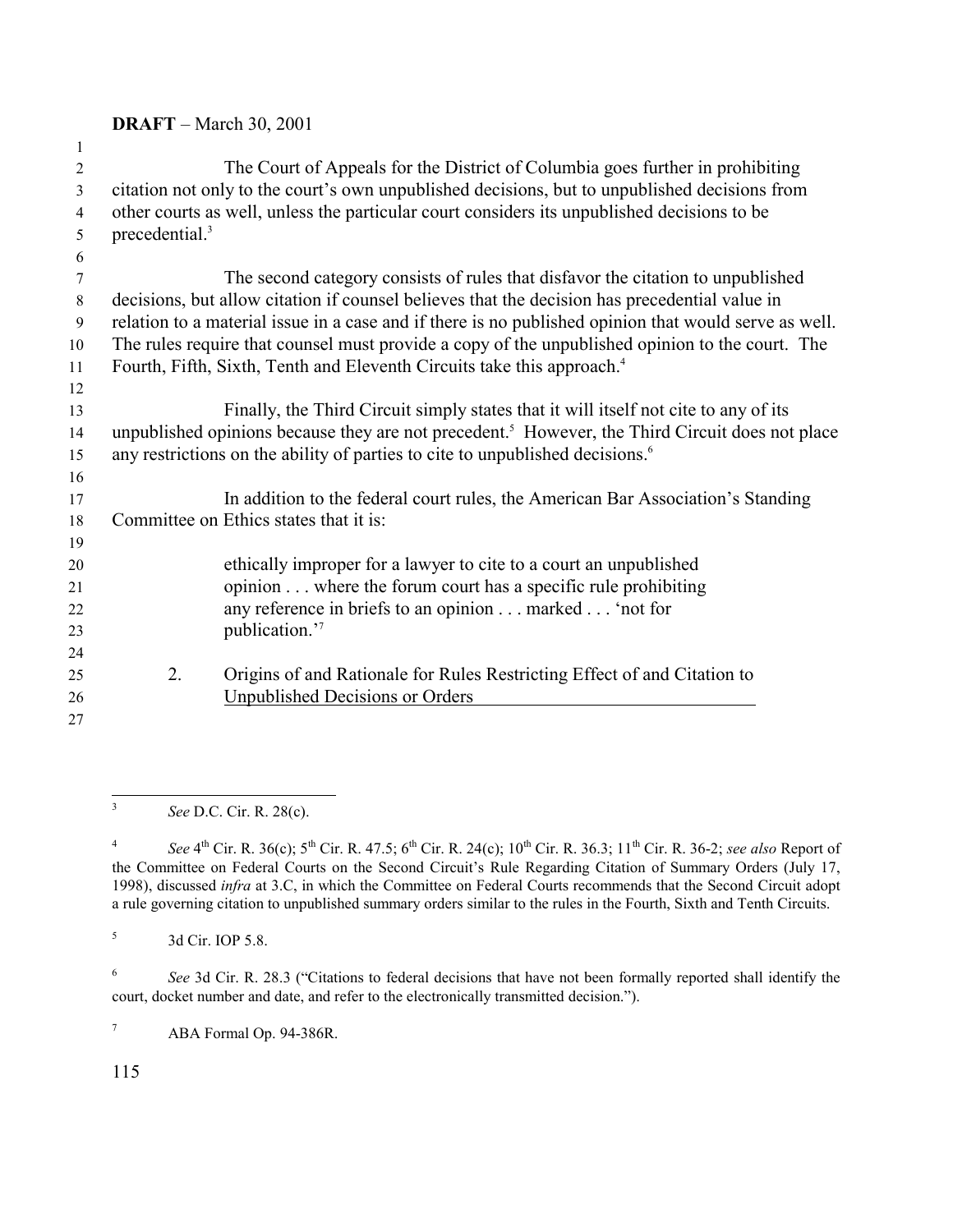1 The origin of rules restricting citation to unpublished decisions is linked to the 2 determination that certain opinions should not be published.<sup>8</sup> Up to and through the 1960's and 3 1970's, the vast majority of decisions from federal courts, even one-word Memorandum 4 Decisions, routinely were published.<sup>9</sup> However, that same period experienced a significant  $\frac{1}{2}$  increase in the number of opinions being handed down by the federal courts.<sup>10</sup> In 1964 the 6 Judicial Conference of the United States expressed concern over the number of published 7 opinions that might impose unreasonable costs and practical difficulties in maintaining access to  $8$  the published reports.<sup>11</sup> Thus, the Judicial Conference recommended that the federal courts of 9 appeals publish "only those opinions which are of general precedential value."<sup>12</sup> In 1971 the 10 Federal Judicial Center issued a report which further highlighted the problems faced by the 11 federal courts due to the increasing caseload.<sup>13</sup> In 1972, the Judicial Conference directed the 12 federal circuits to develop plans to limit the publication of opinions, which eventually resulted in 13 the current rules in the federal courts. $14$ 14

- 15 The concern over the number of opinions generally is expressed in two ways. 16 First, as the amount of decisions increases, so too does the cost of publishing, disseminating and 17 researching them.<sup>15</sup> There was a fear that the increased costs will be passed on to the consumer 18 of legal services, resulting in inequities as only those who can afford to pay these high costs will
- 19 obtain the best legal advice.<sup>16</sup>

<sup>9</sup> Kirt Shuldberg, Digital Influence: Technology and Unpublished Opinions in the federal courts of appeals, 85 Calif. L. Rev. 541, 546 (1997); Donald R. Songer, Criteria for Publication in the U.S. Courts of Appeals: Formal Rules Versus Empirical Reality, 73 Judicature 307, 308 (1990) ("It is not known how many decisions of the courts of appeals were not published before 1964, but apparently the number was relatively small.").

<sup>10</sup> Hon. Boyce F. Martin, Jr., In Defense of Unpublished Opinions, 60 Ohio St. L.J. 177, 181-85 (1999).

<sup>11</sup> Report of the Proceedings of the Judicial Conference of the United States 11 (1964).

<sup>12</sup> *Id*.

l

<sup>13</sup> William L. Reynolds and William M. Richman, Limited Publication in the Fourth and Sixth Circuits, 1979 Duke L.J. 806, 808 (1979).

<sup>14</sup> Report of the Proceedings of the Judicial Conference of the United States 33 (1972).

<sup>15</sup> Shuldberg, supra note 9, at 547-48.

<sup>16</sup> Reynolds and Richman I, supra note 8, at 1188-89.

<sup>8</sup> For an in-depth discussion of the history and rationale for unpublished opinions, see Donna Stienstra, Federal Judicial Center, Unpublished Dispositions: Problems of Access and Use in the Courts of Appeals (1985); William L. Reynolds and William M. Richman, The Non-Precedential Precedent – Limited Publication and No-Citation Rules in the United States Courts of Appeals, 78 Colum. L. Rev. 1167 (1978) ("Reynolds and Richman I"); William L. Reynolds and William M. Richman, An Evaluation of Limited Publication in the United States Courts of Appeals: The Price of Reform, 48 U.Chi. L. Rev. 573 (1981) ("Reynolds and Richman II").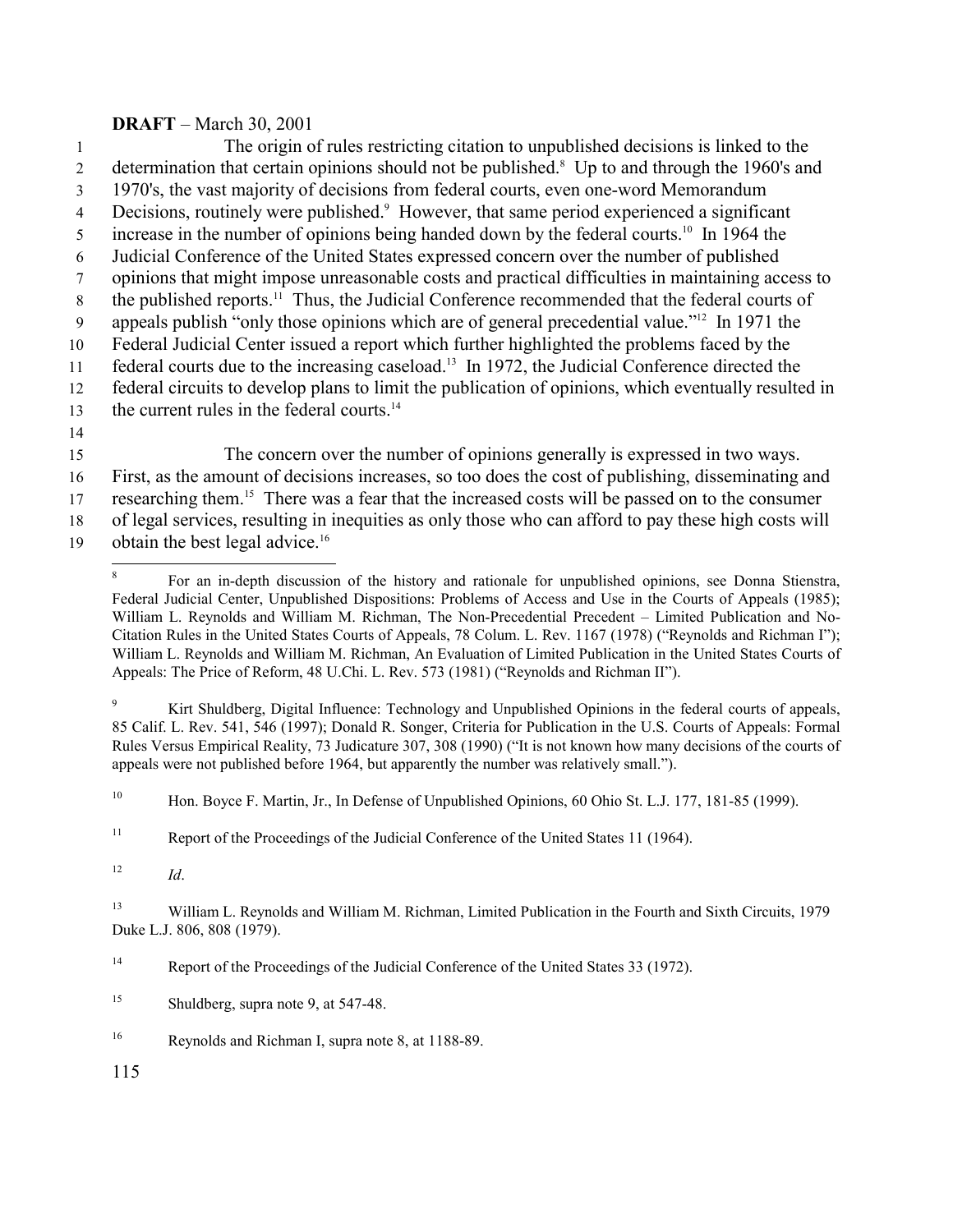| $\overline{2}$ | As the number of federal cases grew, federal judges and their clerks indicated that                         |
|----------------|-------------------------------------------------------------------------------------------------------------|
| $\overline{3}$ | they were unable to keep up with and resolve their caseloads in a timely manner. Thus, a second             |
| $\overline{4}$ | concern was that the efficiency of the federal court system would be compromised by the need to             |
| 5              | publish every single decision, no matter how unimportant. <sup>17</sup> By selectively publishing opinions, |
| 6              | judges could spend less time writing opinions and more time resolving a larger number of                    |
| 7              | cases. <sup>18</sup> Moreover, in the interests of judicial efficiency, courts should spend more time on    |
| 8              | published opinions that substantially advance the state of the law, and not publish opinions that           |
| 9              | only resolve a dispute between litigants. <sup>19</sup>                                                     |
| 10             |                                                                                                             |
| 11             | Having made the determination not to publish certain decisions, it quickly was                              |
| 12             | decided that citation to these decisions should be restricted. It was argued that unfettered citation       |
| 13             | to unpublished decisions would substantially undermine the purposes of selective publication –              |
| 14             | reduction of costs and increased judicial efficiency. <sup>20</sup> If litigants could cite to unpublished  |
| 15             | decisions, the parties and the court still would have to spend time researching these cases. <sup>21</sup>  |
| 16             | Alternate collections of these decisions would develop and practitioners and law libraries would            |
| 17             | have to invest funds to keep abreast of these collections. Judicial efficiency also would suffer,           |
| 18             | the argument went, because judges would feel compelled to spend more time writing opinions                  |
| 19             | that they know were going to be cited anyway. <sup>22</sup>                                                 |
| 20             |                                                                                                             |
| 21             | In addition, there was a concern that allowing citation to unpublished decisions                            |
| 22             | was unfair because certain litigants would have more access to the body of unpublished opinions             |
| 23             | than others. <sup>23</sup> For example, attorneys with greater time and resources would more easily be able |
| 24             | to bear the costs of researching and maintaining collections of the decisions, and frequent                 |

litigants, such as the government, would have access to a greater number of unpublished opinions

<sup>19</sup> Richard A. Posner, The Federal Courts: Crisis and Reform, 124 (1985); Comm. on the Use of Appellate Court Energies, Advisory Council for Appellate Justice, FJC Research Series No. 73-2, Standards for Publication of Judicial Opinions 5 (1973).

*Id*.

 $17\text{ }$  Shuldberg, supra note 9, at 548; Martin, supra note 10, at 190; Joiner, Limiting Publication of Judicial Opinions, 56 Judicature 195, 196 (1972).

<sup>&</sup>lt;sup>18</sup> Martin, supra note 10, at 190; George M. Weaver, The Precedential Value of Unpublished Judicial Opinions, 39 Mercer L. Rev. 477, 479 (1986).

Reynolds and Richman I, supra note 8, at 1186-87.

<sup>&</sup>lt;sup>21</sup> Shuldberg, supra note 9, at 550; Martin, supra note 10, at 190.

Shuldberg, supra note 9, at 550.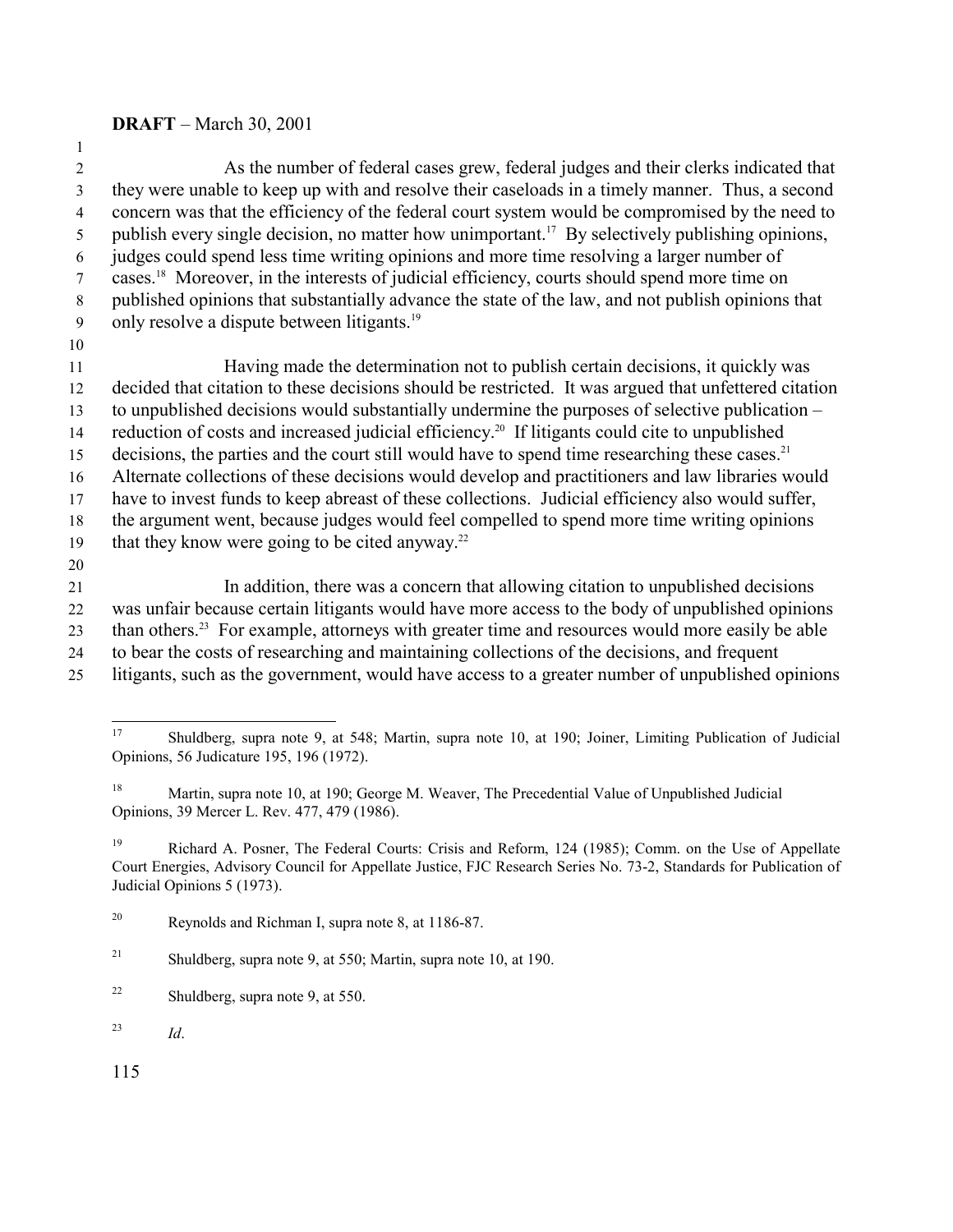issued in the numerous cases in which they are involved.<sup>24</sup> The argument was that citation to unpublished decisions should be restricted so that these attorneys and litigants did not have an unfair advantage over smaller or less well-funded parties.

 3. Bases for Recommending Changes to Rules Restricting Effect of and Citation to Unpublished Decisions Many of the stated justifications for rules limiting or prohibiting citation of unpublished decisions deserve renewed scrutiny today, especially in view of technological developments that have made the availability and accessability of unpublished decisions more 11 widespread and easier than in the past.<sup>25</sup> In addition, a recent decision of the Eight Circuit Court of Appeals addressing the issue of the Constitutionality of rules barring citation to unpublished decisions bears mention, although the focus of this Report and the bases for the proposed Recommendation involve practical concerns and general issues of the operation of appellate courts and their decision-making rather than the Constitutional grounds raised by the Eighth Circuit. Constitutional Analysis of *Anastasoff v. U.S.* A panel of the Eighth Circuit Court of Appeals recently added a new wrinkle to 21 the debate over unpublished opinions in the case *Anastasoff v. United States*.<sup>26</sup> On August 22, 2000, Judge Richard S. Arnold, writing for the court, held that the Eighth Circuit's rule restricting citation to unpublished opinions violated Article III of the Constitution. In affirming the district court's denial of Ms. Anastasoff's claim for a tax refund, the panel relied on an unpublished Eighth Circuit case, *Christie v. United States*. *Christie* was directly on point and squarely addressed the issue before the court. Ms. Anastasoff argued that the panel was not bound by the decision in *Christie* 29 because, per the Eighth Circuit's own rule, it was unpublished.<sup>27</sup> Rather than follow the rule,

Judge Arnold noted that the Framers of the Constitution considered the federal courts to have

 Standards for Publication, supra note 19, at 18; Stienstra, supra note 8, at 3 (noting that the U.S. Attorney is a frequent litigant who might benefit if citation to unpublished opinions is allowed); Reynolds and Richman I, supra note 8, at 1179; Lauren K. Robel, The Myth of the Disposable Opinion: Unpublished Opinions and Government Litigants in the United States Courts of Appeals, 87 Mich. L. Rev. 940, 958-59 (1989).

 *See, e.g.*, Charles E. Carpenter, Jr., The No-Citation Rule for Unpublished Opinions: Do the Ends of Expediency for Overloaded Appellate Courts Justify the Means of Secrecy? 50 S.C. L. Rev. 235 (1998); Shuldberg, supra note 12.

<sup>&</sup>lt;sup>26</sup> 223 F.3d 989 (8<sup>th</sup> Cir. 2000).

*See* 8th Cir. R. 28A(i).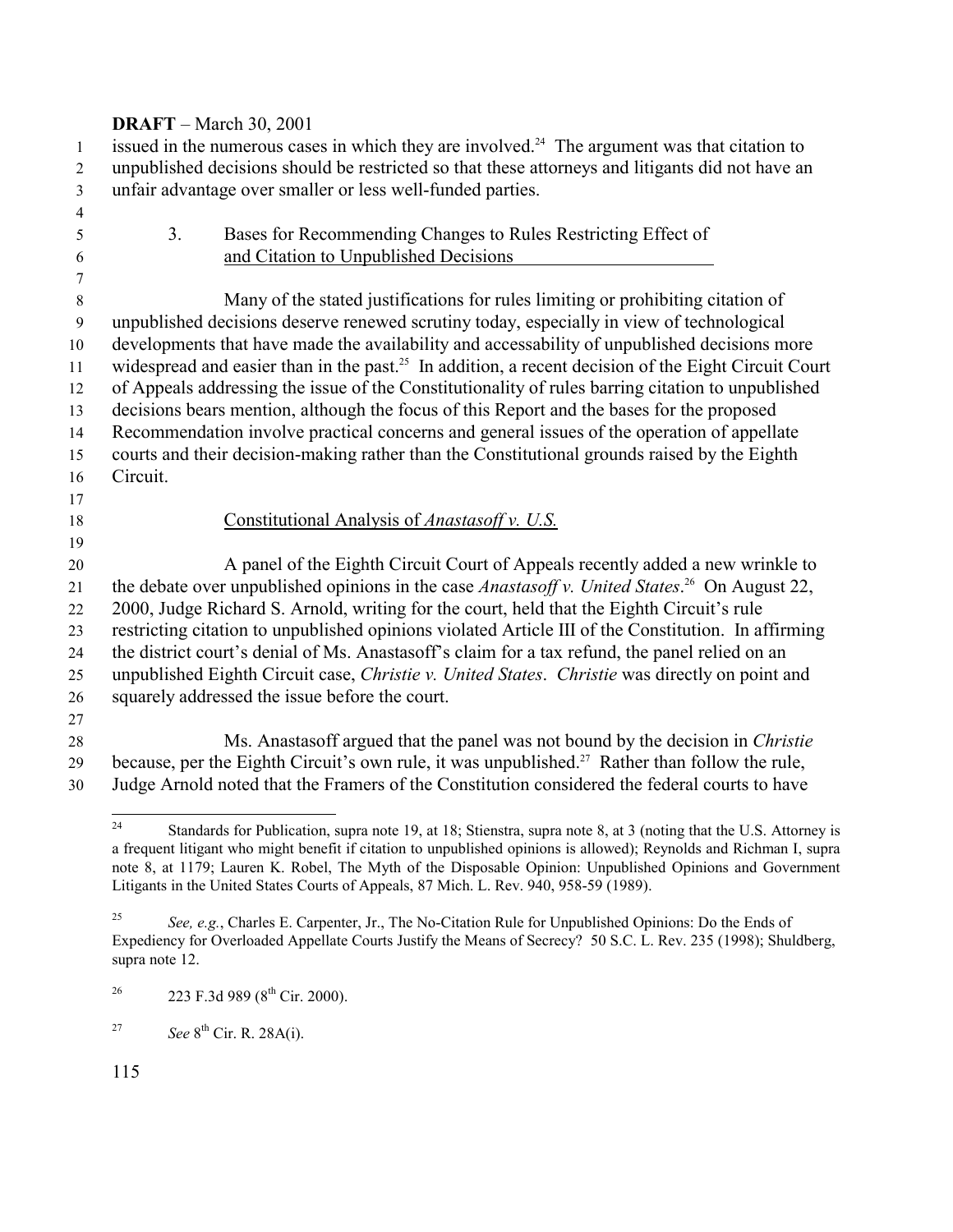certain powers, which the Framers delegated to the courts and limited by virtue of Article III. Inherent in every judicial decision is a declaration and interpretation of a general principle or rule of law. Therefore, the Framers considered that every judicial decision is authoritative to the extent necessary for the decision and must be applied in subsequent cases to similarly situated parties. Because all judicial decisions result in the creation of precedent, and Article III implicitly formalizes the doctrine of precedent, the federal courts do not have the power to decide which of their opinions create precedent. Thus, the rules purporting to restrict the creation of precedent are unconstitutional. Judge Arnold was careful to point out that the panel's decision in *Anastasoff* does not impact the federal courts' ability to designate certain opinions as not for publication. Judge Arnold's point was that, regardless of the fact that nonpublication of decisions may have practical value in terms of saving space and time, the federal courts do not have the discretion to limit the doctrine of precedent implicit in Article III. Ms. Anastasoff filed a petition for rehearing *en banc* before the Eighth Circuit.<sup>28</sup> Before the *en banc* panel could issue a decision, the United States mooted the case by paying Anastasoff the entire amount of her claimed refund. Consequently, on December 18, 2000, the *en banc* panel vacated Judge Arnold's opinion and remanded to the District Court with directions 20 to vacate its judgment as moot. **Practical Litigation Concerns** Several practical litigation considerations can be advanced to support a departure from rules limiting or forbidding citation to unpublished decisions. First, and perhaps foremost, is the issue of the quality and extent of the record upon which to base a further appeal. Rules barring citation to unpublished decisions prevent a party from creating a complete record of the authorities and prior appellate rulings bearing on a matter.<sup>30</sup> Second, by restricting the effect and use of such decisions, rules against citation of unpublished decisions also impact the appellate court's ability to provide a complete and instructive record of the court's analysis and rationale for its decision, likewise impacting future proceedings. This impact can be felt both in terms of a court's inability to support its decision by

*See* Steve France, Analysis & Perspective, 69 U.S. Law Week 2227 (BNA, Oct. 24, 2000).

<sup>&</sup>lt;sup>29</sup> United States v. Anastasoff, 235 F.3d 1054 ( $8<sup>th</sup>$  Cir. 2000).

Carpenter, supra note 25, at 247-48.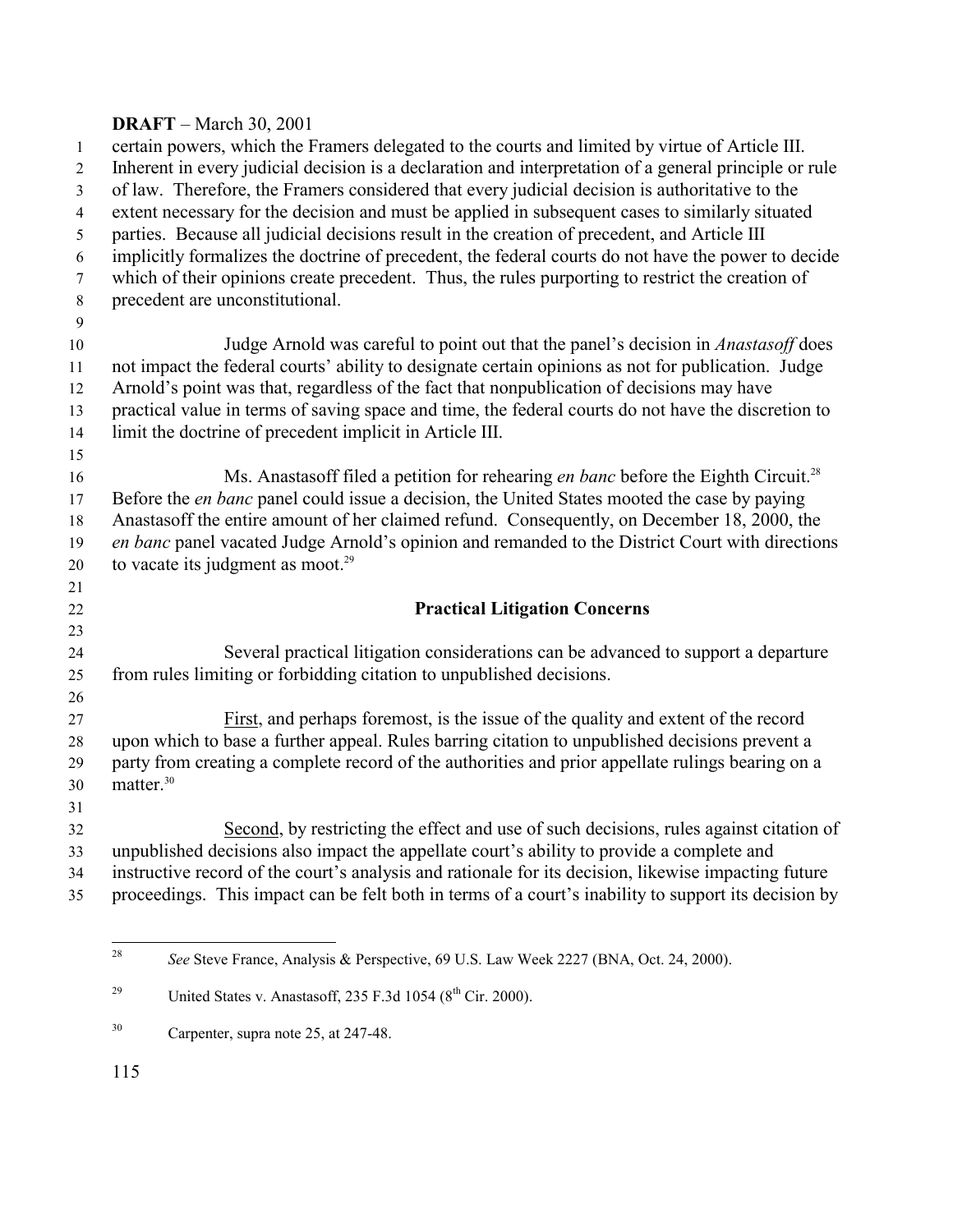| $\mathbf{1}$   | reference to prior (but unpublished) decisions, and in its inability to cite or rely upon such                                                                                                       |
|----------------|------------------------------------------------------------------------------------------------------------------------------------------------------------------------------------------------------|
| $\overline{2}$ | decisions in distinguishing the outcome of another case. <sup>31</sup>                                                                                                                               |
| $\mathfrak{Z}$ |                                                                                                                                                                                                      |
| $\overline{4}$ | Third, rules against citing unpublished decisions may create anomalous situations                                                                                                                    |
| 5              | in which the prior (but unpublished) decisions of a particular court of appeals are given less                                                                                                       |
| 6              | weight (or perhaps no weight at all) than (published) decisions of other appellate courts. Both                                                                                                      |
| $\tau$         | litigants and appellate courts likely would agree that the expectations of the parties and the                                                                                                       |
| $\,8\,$        | federal appellate system would be better served where a court's own body of prior decision-                                                                                                          |
| 9              | making is given proper credence and effect vis-a-vis the decisions of a sister court. <sup>32</sup>                                                                                                  |
| 10<br>11       | Fourth, the lack of uniformity among the rules and approaches of the various                                                                                                                         |
|                | federal appeals courts also is problematic. The same unpublished opinion may be citable for its                                                                                                      |
| 12             |                                                                                                                                                                                                      |
| 13             | persuasive value in one circuit court, but not citable in another. This difference in approach is<br>particularly vexing because it could result in situations where an unpublished opinion could be |
| 14             |                                                                                                                                                                                                      |
| 15<br>16       | cited to sister courts, but not to the court authoring the opinion.                                                                                                                                  |
| 17             | <b>Fairness/Access Issues</b>                                                                                                                                                                        |
| 18             |                                                                                                                                                                                                      |
| 19             | The fairness and access concerns that historically have been raised to justify rules                                                                                                                 |
| 20             | against citation to unpublished decisions appear to be obviated, if not eliminated, by the advances                                                                                                  |
| 21             | and expansions in electronic publication and other mass dissemination of unpublished decisions.                                                                                                      |
| 22             |                                                                                                                                                                                                      |
| 23             |                                                                                                                                                                                                      |
| 24             | The unpublished decisions of most federal appellate courts, at least those rendered                                                                                                                  |
| 25             | in the last ten years, are effectively "published" and accessible either via (1) electronic legal                                                                                                    |
| 26             | research services such as LEXIS and WESTLAW, (2) internet websites operated by the appellate                                                                                                         |
| 27             | courts themselves, or (3) a combination of both. Additionally, numerous specialized case                                                                                                             |
| 28             | reporters have sprung up in recent years, reporting on and reprinting published and unpublished                                                                                                      |
| 29             | cases alike on particular areas of law and practice. Given the widespread use of and general                                                                                                         |
| 30             | access to these electronic and specialty reporting media, concerns about litigants' inability to                                                                                                     |
| 31             | identify and collect relevant unpublished decisions should be minimized. Moreover, the extent                                                                                                        |
| 32             | to which unpublished decisions are made available through such media, as well as the                                                                                                                 |
| 33             | accessibility of such media, are likely to increase and improve in the years ahead. <sup>33</sup>                                                                                                    |
| 34             |                                                                                                                                                                                                      |
| 35             | Recently, the Committee on Federal Courts issued a report in which a majority of                                                                                                                     |
| 36             | the members of the Committee recommended that the Second Circuit adopt a rule allowing                                                                                                               |
|                | 31<br>Shuldberg, supra note 9, at 561-62; Robel, supra note 32, at 960.                                                                                                                              |
|                | 32<br>Carpenter, supra note 25, at 258.                                                                                                                                                              |
|                | 33<br>Shuldberg, supra note 9, at 559-60.                                                                                                                                                            |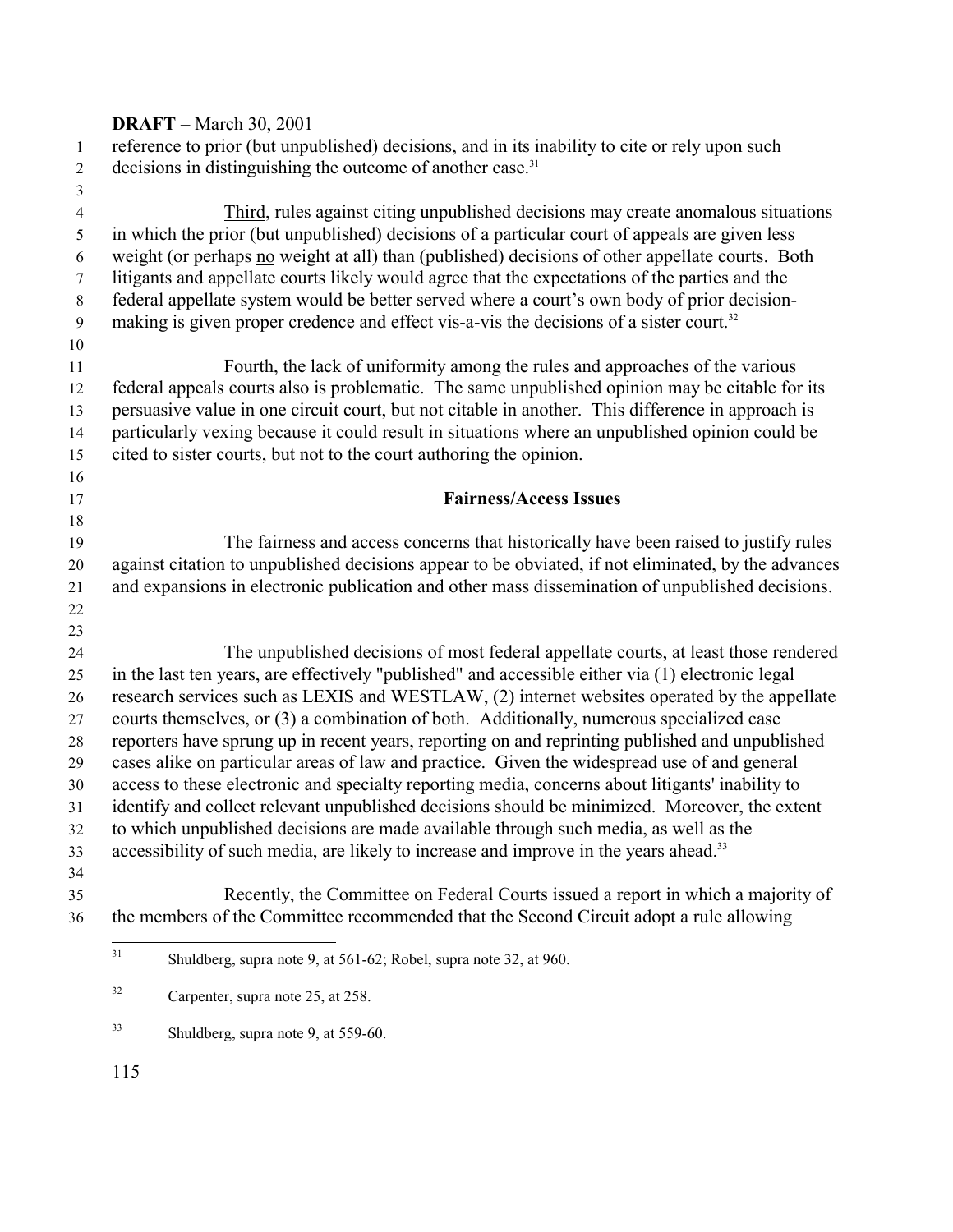citation to unpublished summary orders in cases where counsel believes that the summary orders 2 have substantial persuasive value beyond any published decision.<sup>34</sup> The Committee found that the two rationales commonly advanced to prohibit citation to unpublished decisions – unfair access to unpublished opinions and judicial efficiency – were not persuasive to support a total 5 ban on citation.<sup>35</sup> With respect to the first rationale, the Committee noted that the Second Circuit's unpublished summary orders are widely available on LEXIS, WESTLAW or the court's website, to which many lawyers now have access. Summary orders are no more difficult to find than many other types of authority which parties can cite, such as slip opinions, state court 9 reporters, BNA reports, and the like.<sup>36</sup> Further, there are strong countervailing "fairness" arguments that militate in favor of allowing citation to unpublished opinions. First, significant concerns about fairness are raised when a litigant is prohibited from calling to a court's attention a prior ruling of that court that may be relevant to the case at hand. Second, fairness issues also are presented when courts may have adopted guiding approaches and principles to particular legal issues that are embodied solely in unpublished opinions that, if not citable, are less likely to be known by litigants. Third, the "unequal access" concern voiced by advocates of no-citation rules for unpublished opinions is not eliminated by such rules, only disguised. Litigants better able to access unpublished opinions will be able to do so whether such opinions are citable or not. No-citation rules serve only to mask a litigant's reliance on the analysis or reasoning of such unpublished opinions, while still leaving the other party uninformed about the existence of the unpublished decision and other related unpublished opinions. **Quality of Decision-Making and Judicial Accountability** 

 Another consideration is the effect of rules barring citation to unpublished decisions on quality of judicial decision-making and accountability. Even the best-intentioned court may be inclined to give less fulsome consideration to a case, at least at the opinion-writing stage, if the court knows that its decision can or will be designated as "not for publication" and therefore will not be citable.

 Moreover, the quality of appellate decision-making may be adversely impacted by virtue of the fact that courts are depriving themselves of a universe of prior analysis, reasoning

*Id.*

Report of the Committee on Federal Courts on the Second Circuit's Rule Regarding Citation of Summary Orders (July 17, 1998) ("Committee on Federal Courts Report").

<sup>&</sup>lt;sup>35</sup> *Id.* A minority of the Committee members dissented from the Committee's recommendation on the grounds of unequal access and concern that judges would abandon summary orders if they knew that parties could cite to them.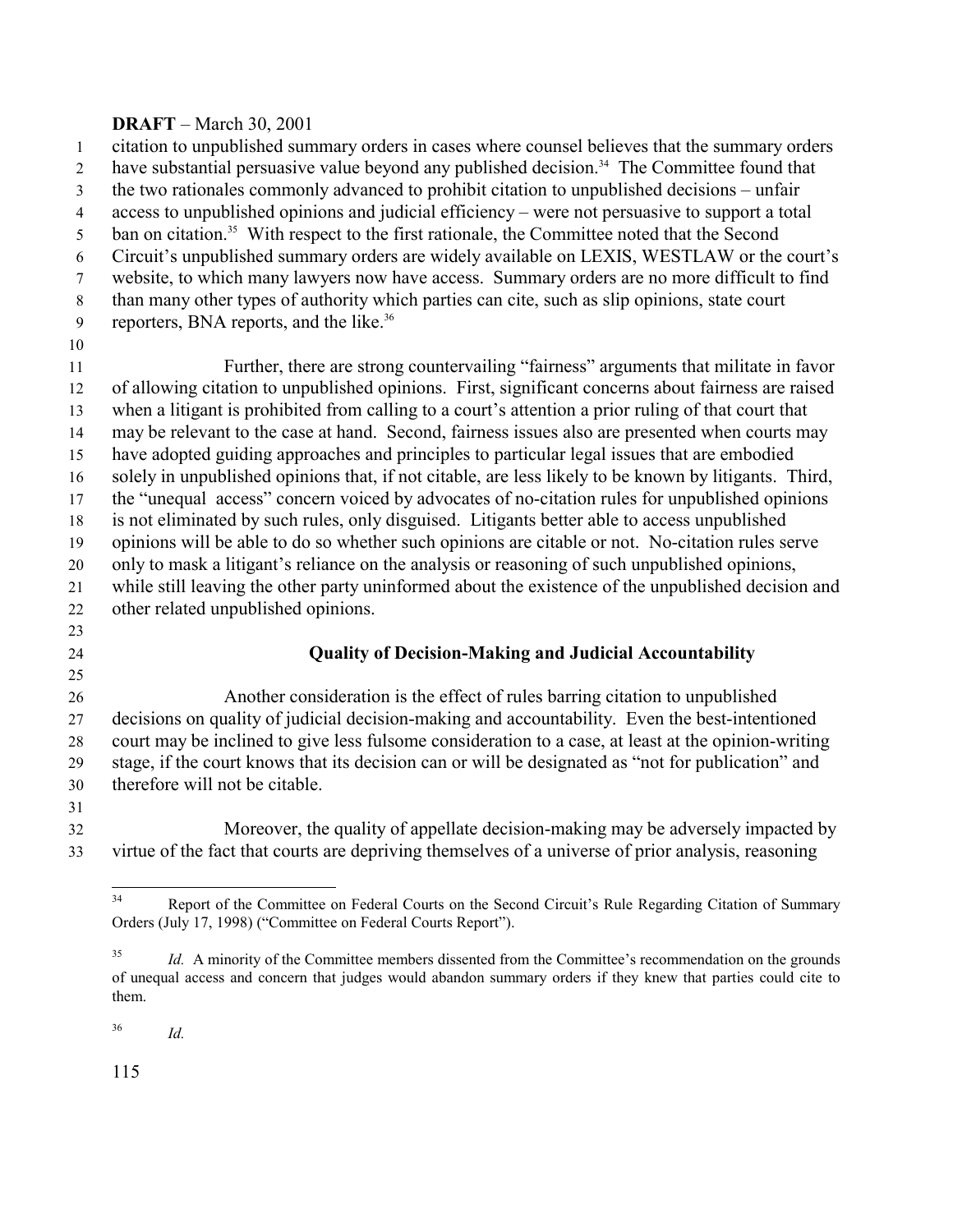and decision-making embodied in unpublished opinions. Regardless of the *precedential* effect of unpublished decisions, there appears to be no principled basis for refusing to consider unpublished opinions for their possible persuasive or instructive value.

### **Use of Public Forum for Private Dispute Resolution**

 As public institutions, appellate courts serve important public interests. One of those interests is to develop a body of law that resolves legal issues and guides future litigants, actual and potential. Rules that permit the issuance of "not for publication" decisions that cannot be used even for their persuasive value foster the notion of courts as private dispute resolution bodies, addressing cases for the sole benefit of the involved parties but not for the benefit of the public or legal community at large.

 Moreover, the supposed efficiencies and cost savings of rules limiting the use and effect of unpublished opinions actually may have the opposite effect. By depriving litigants and courts of the use of such decisions as precedent or for persuasion, disputes or issues that may easily have been disposed of by reference to such decisions instead may linger or advance. In addition, the potential deterrent value of a prior adverse appellate decision is, for practical purposes, eliminated when the decision cannot be cited because it was not published.

 Finally, although concerns have been expressed about institutional litigants having better access to or familiarity with unpublished opinions favorable to their cause, there is a countervailing problem involving such litigants and unpublished opinions. Specifically, there is a risk that specifically, institutional litigants will be successful in "burying" adverse decisions by urging that they be designated as "not for publication." Simply stated, institutional litigants have a greater inherent incentive to manipulate the publication decision if that decision will render an unfavorable opinion uncitable by future adversaries.

### 4. Technology Considerations and Impacts on Citation to Unpublished Decisions

See Committee on Federal Courts Report, in which the Committee noted that:

The pervasive use of summary orders has created a vast body of unpublished decisions which are often pertinent to issues arising before the Court, but which cannot be brought to the Court's attention under the current rule. . . . The inability under the current rule to bring a highly pertinent summary order to the attention of the Court leads to unnecessary briefing and argument by the parties and wastes judicial time and effort. It is also odd to have a body of decisional law that cannot be cited yet may be recalled by judges who participated in creating it or may be found by law clerks doing research. Perhaps most significantly, the current rule risks the possibility that two identical cases could be decided inconsistently, in violation of the Courts' most basic obligation to treat like cases the same.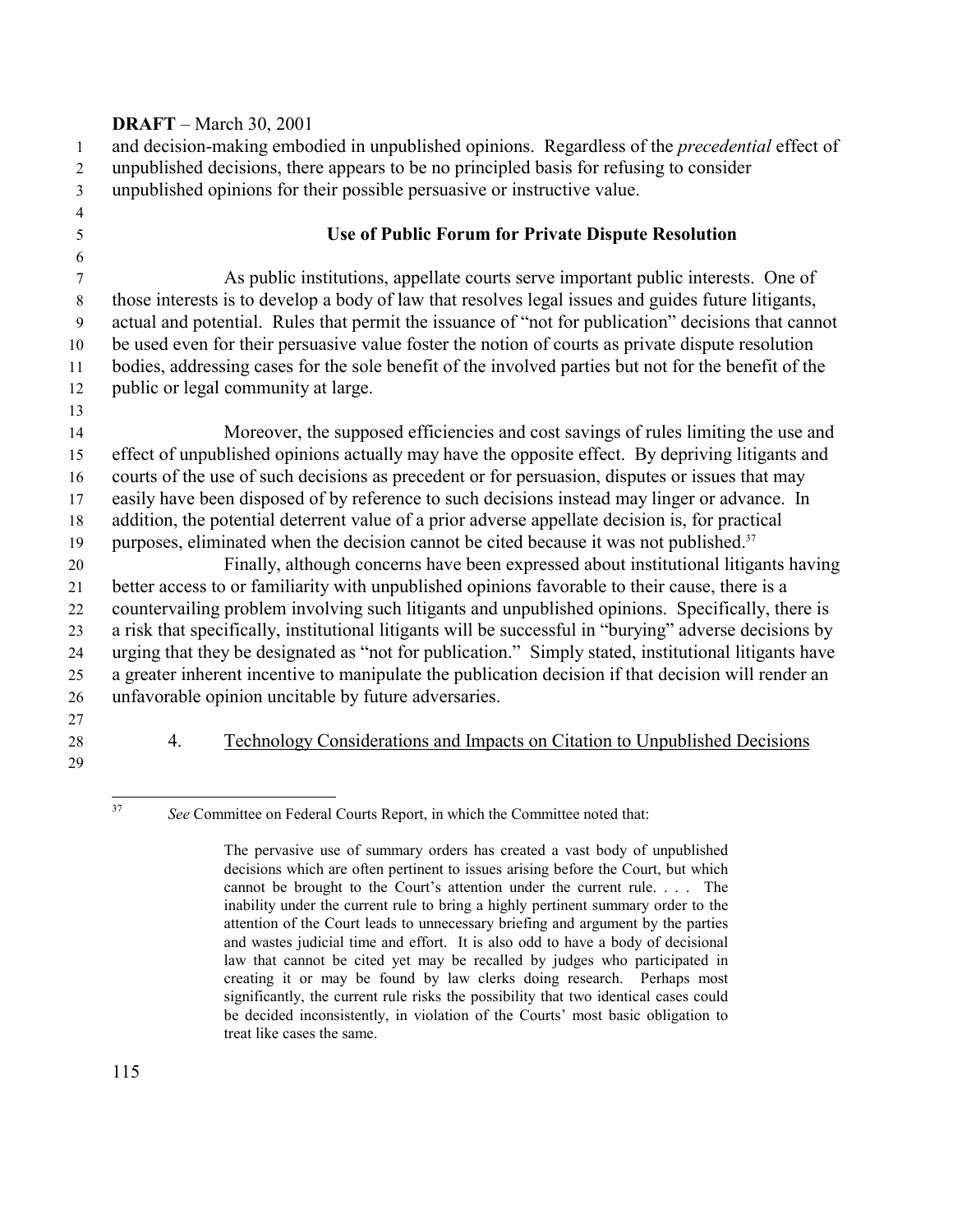Due to advances in technology from the time the rules restricting citation were formulated, it is no longer as difficult to track down and utilize unpublished case law. Now, the unpublished opinions of most of the federal circuits are available electronically in one form or another. Most of the circuits have submitted the full text of their unpublished opinions to either 5 LEXIS or WESTLAW since the late 1980's or early 1990's.<sup>38</sup> In addition, the First, Second, Eighth and Tenth Circuits put their unpublished opinions and orders on-line on the courts' websites. Further, many specialized reporters gather unpublished opinions that are of interest to their particular area of law, and these reporters often are available on-line or can be purchased on CD-ROMs. With the increasing use of electronic means of collecting, storing and researching legal opinions, the fears of prohibitive costs and unequal access should be minimized. Computers and CD-ROMs take up much less space than printed case reporters, with considerable savings in 14 the cost of storage space and purchasing expensive books.<sup>39</sup> Although computer research is not without pitfalls, overall it allows a researcher to work more quickly and efficiently, particularly 16 as new generations of attorneys now are wholly computer-literate.<sup>40</sup> However, as noted above, not all federal circuits make their unpublished opinions available in electronic form. This inconsistency could result in significant gaps in legal research and cause researchers to overlook opinions that directly impact their issue. Because the use of decisions in electronic format is so widespread, it is recommended that all the federal circuits take all necessary steps to make their unpublished decisions available through print or electronic publications, publicly accessible media sites, CD-ROMs, and/or Internet websites. Ronald Jay Cohen, Chair, Section of Litigation August 2001 

Exceptions are the Third Circuit, the Fifth Circuit and the Eleventh Circuit, which do not make their unpublished opinions available electronically.

Shuldberg, supra note 9, at 558.

 $^{40}$  Id. at 559.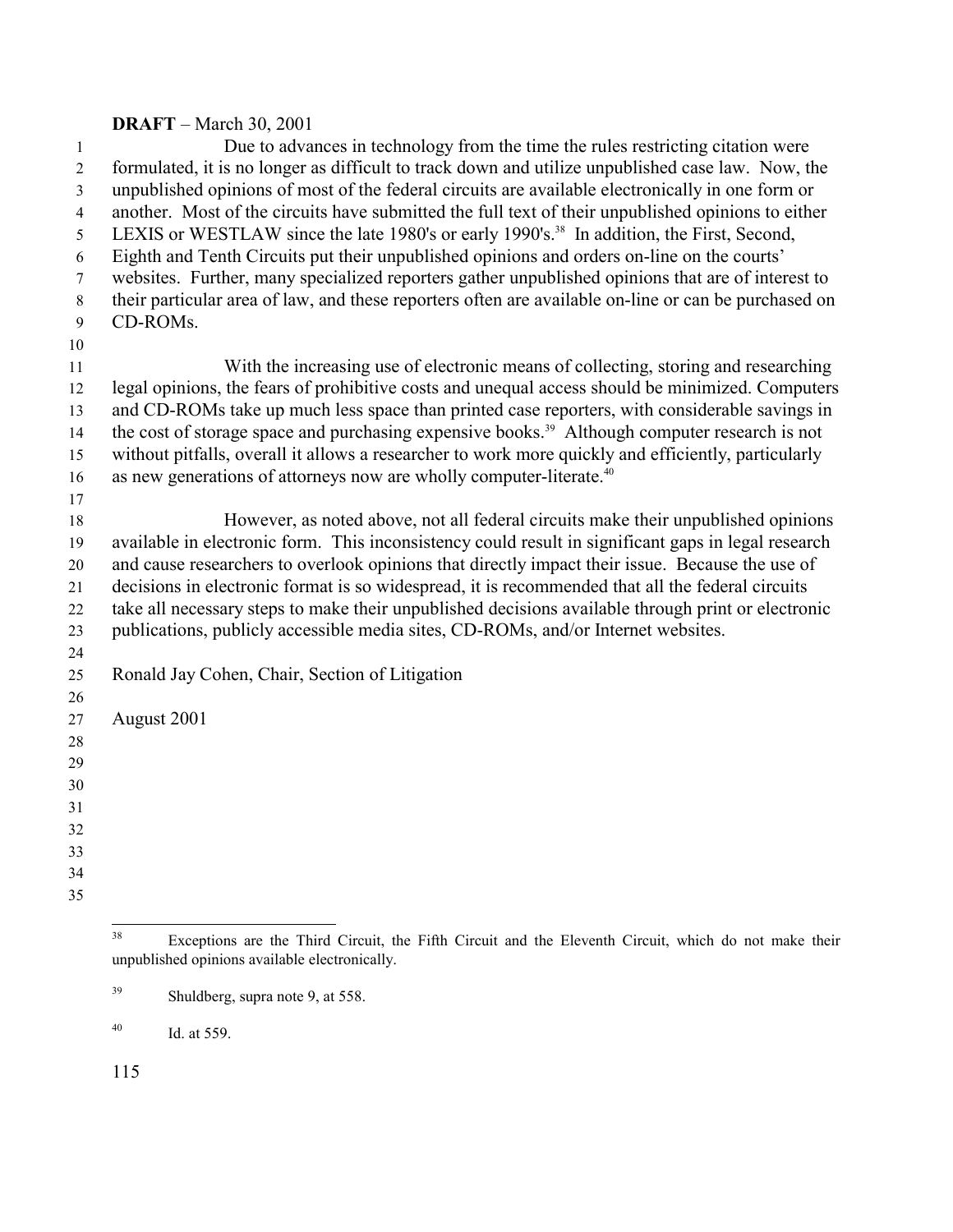| 1        |     |                           |                                                                                          |
|----------|-----|---------------------------|------------------------------------------------------------------------------------------|
| 2        |     |                           |                                                                                          |
| 3        |     |                           |                                                                                          |
| 4        |     |                           |                                                                                          |
| 5        |     |                           |                                                                                          |
| 6        |     |                           |                                                                                          |
| 7        |     |                           |                                                                                          |
|          |     |                           |                                                                                          |
| 8        |     |                           |                                                                                          |
| 9        |     |                           |                                                                                          |
| 10       |     |                           |                                                                                          |
| 11       |     |                           |                                                                                          |
| 12       |     |                           |                                                                                          |
| 13       |     |                           |                                                                                          |
| 14       |     |                           |                                                                                          |
| 15       |     |                           |                                                                                          |
| 16       |     |                           |                                                                                          |
| 17       |     |                           |                                                                                          |
| 18       |     |                           |                                                                                          |
| 19       |     |                           |                                                                                          |
| 20       |     |                           |                                                                                          |
| 21       |     |                           |                                                                                          |
| 22       |     |                           |                                                                                          |
| 23<br>24 |     |                           | <b>GENERAL INFORMATION FORM</b>                                                          |
| 25       |     |                           | To Be Appended to Reports with Recommendations                                           |
| 26       |     |                           | (Please refer to instructions for completing this form.)                                 |
| 27       |     |                           |                                                                                          |
| 28       |     |                           |                                                                                          |
| 29       |     | <b>Submitting Entity:</b> | Section of Litigation                                                                    |
| 30       |     |                           |                                                                                          |
| 31       |     | Submitted By:             | Ronald J. Cohen, Chair, Section of Litigation                                            |
| 32<br>33 | 1.  |                           | <b>Summary of Recommendation(s).</b>                                                     |
| 34       |     |                           |                                                                                          |
| 35       |     |                           | The Section of Litigation and its co-sponsors, the Criminal Justice Section, the Tort &  |
| 36       |     |                           | Insurance Practice Section, and the Senior Lawyers Division, recommend that the          |
| 37       |     |                           | Association adopt policy urging federal courts of appeals to make their unpublished      |
| 38       |     |                           | decisions more widely available through various print or electronic means, and to permit |
| 39       |     |                           | citation to relevant unpublished opinions.                                               |
| 40       |     |                           |                                                                                          |
| 41       | 2.  |                           | <b>Approval by Submitting Entity.</b>                                                    |
| 42<br>43 |     |                           | The report with recommendation on unpublished opinions was unanimously approved by       |
| 44       |     |                           | the Council of the Section of Litigation on January 4, 2001.                             |
|          |     |                           |                                                                                          |
|          | 115 |                           |                                                                                          |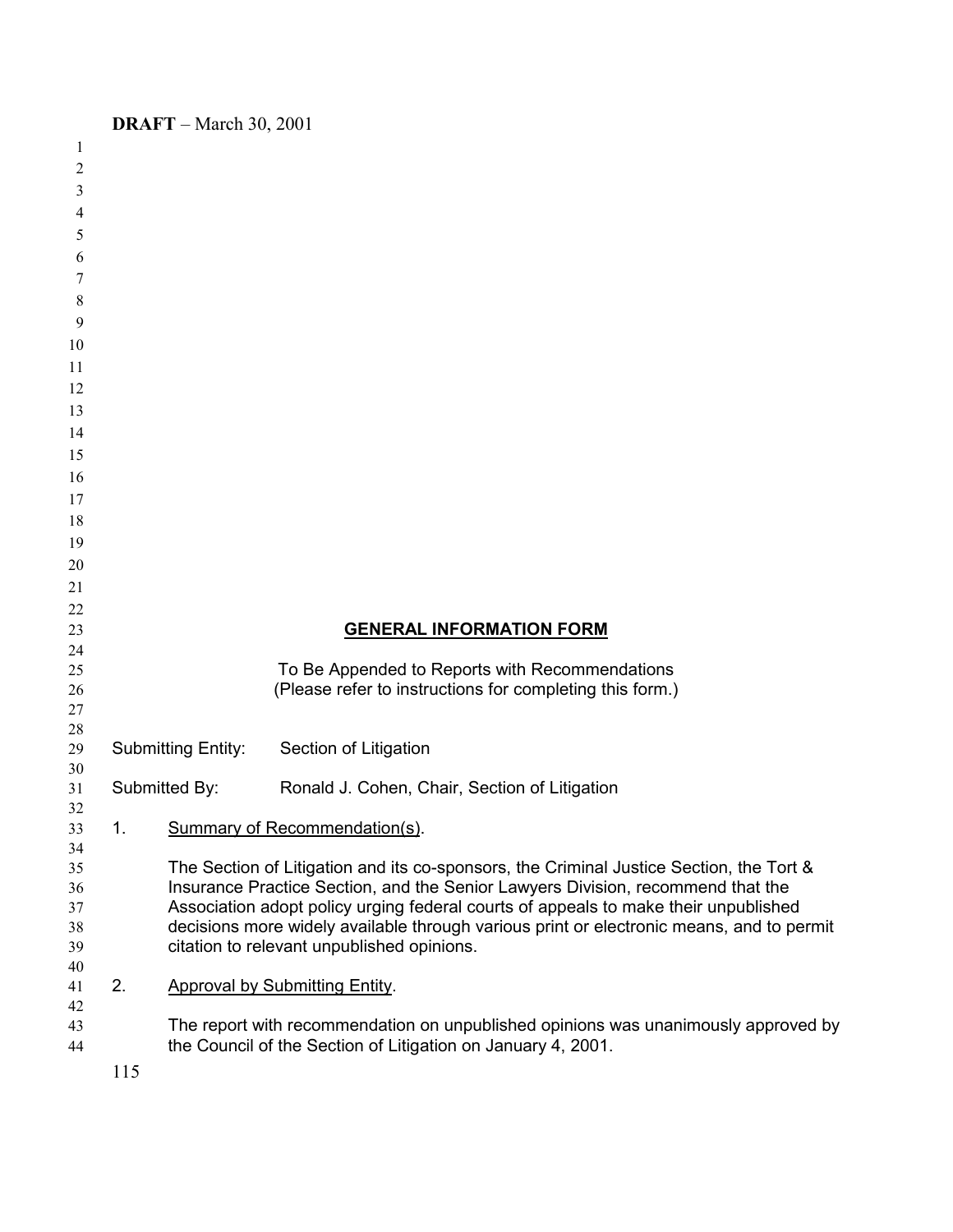| $\mathbf{1}$<br>$\overline{c}$ | 3.  | Has this or a similar recommendation been submitted to the House or Board previously?  |
|--------------------------------|-----|----------------------------------------------------------------------------------------|
| 3                              |     |                                                                                        |
| $\overline{4}$                 |     | No.                                                                                    |
| 5                              |     |                                                                                        |
| 6                              | 4.  | What existing Association policies are relevant to this recommendation and how would   |
| 7                              |     | they be affected by its adoption?                                                      |
| 8                              |     |                                                                                        |
| 9                              |     | The "Standards Relating to Appellate Courts," approved by the House of                 |
| 10                             |     | Delegates in February 1977 and amended by the House of Delegates in August 1994        |
| 11                             |     | state:                                                                                 |
| 12                             |     |                                                                                        |
| 13                             |     | Opinions of an appellate court should be a matter of public record                     |
| 14                             |     |                                                                                        |
| 15                             |     | "Publication of Opinions," § 3.37(a). This policy would be reinforced by the           |
| 16                             |     | recommendation                                                                         |
| 17                             |     | with specific reference to unpublished opinions.                                       |
| 18                             |     |                                                                                        |
| 19                             |     | The "Standards Relating to Appellate Courts" also state:                               |
| 20                             |     |                                                                                        |
|                                |     | Rules of court should provide that an opinion which is not formally                    |
| 21                             |     |                                                                                        |
| 22                             |     | published may not be cited, but may be used to establish res                           |
| 23                             |     | judicata[,] collateral estoppel, law of the case, or other similar                     |
| 24                             |     | purposes.                                                                              |
| 25                             |     |                                                                                        |
| 26                             |     | "Citation of Opinions Not Formally Published," § 3.37(c). The accompanying             |
| 27                             |     | commentary                                                                             |
| 28                             |     | further states that:                                                                   |
| 29                             |     |                                                                                        |
| 30                             |     | Allowing citation of unpublished opinions creates pressures to make                    |
| 31                             |     | such opinions generally available, resulting in a secondary system of                  |
| 32                             |     | unofficial publication which to some extent frustrates the purpose of                  |
| 33                             |     | the nonpublication rule.                                                               |
| 34                             |     |                                                                                        |
| 35                             |     | Thus, adoption of the Recommendation will require reconsideration of this existing     |
| 36                             |     | policy.                                                                                |
| 37                             |     |                                                                                        |
| 38                             |     |                                                                                        |
| 39                             | 5.  | What urgency exists with requires action at this meeting of the House?                 |
| 40                             |     |                                                                                        |
| 41                             |     | Access to, and fair use of, unpublished opinions is an important matter in the overall |
| 42                             |     | administration of justice in the federal courts, and thus requires prompt attention.   |
| 43                             |     |                                                                                        |
| 44                             | 6.  | Status of Legislation. (If applicable.)                                                |
| 45                             |     |                                                                                        |
| 46                             |     | Not applicable.                                                                        |
|                                |     |                                                                                        |
|                                | 115 |                                                                                        |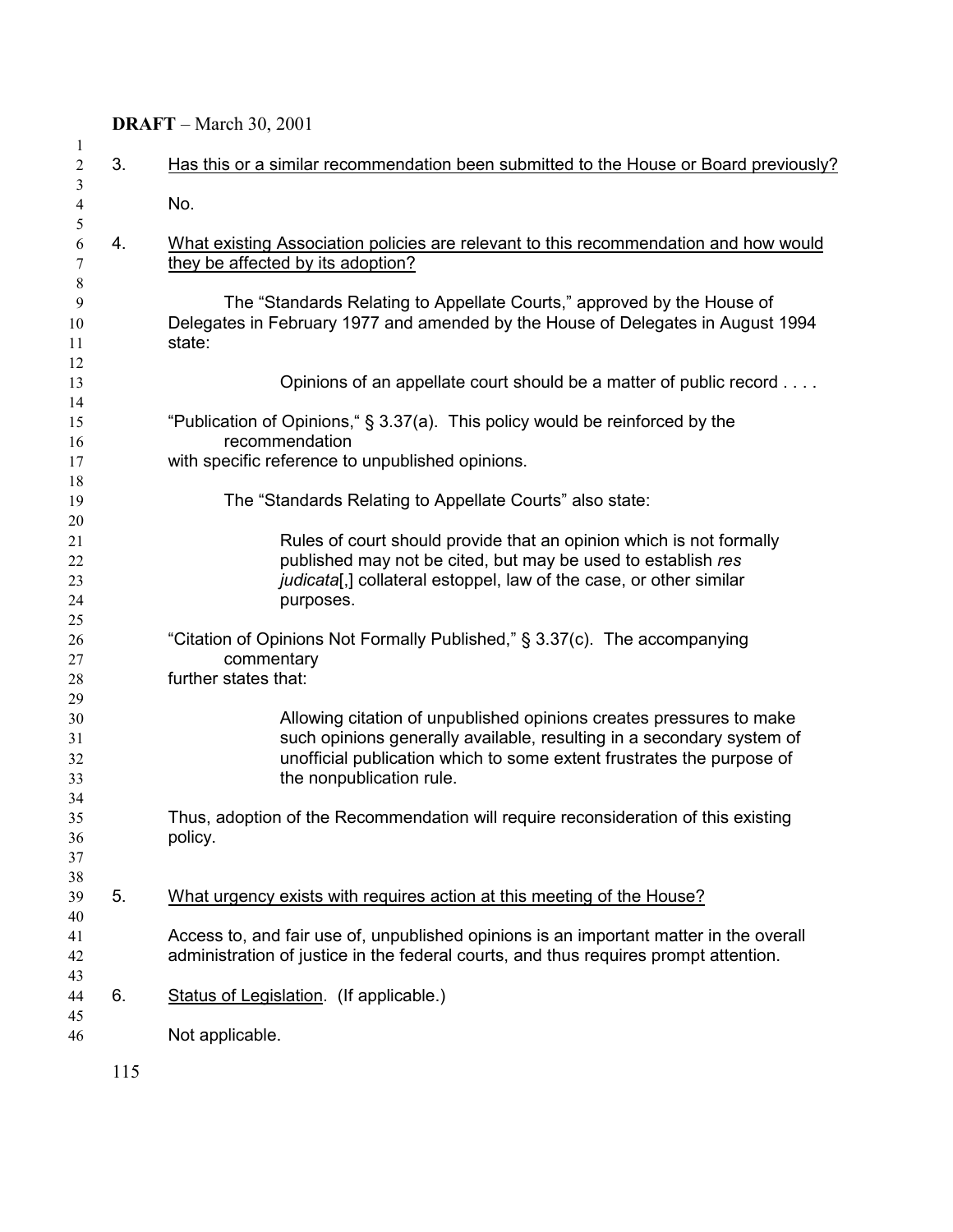| 7 <sub>1</sub> | Cost to the Association. (Both direct and indirect costs.)                                                                                                                                                                                                                                                           |                                                                                               |                                                                                   |  |
|----------------|----------------------------------------------------------------------------------------------------------------------------------------------------------------------------------------------------------------------------------------------------------------------------------------------------------------------|-----------------------------------------------------------------------------------------------|-----------------------------------------------------------------------------------|--|
|                | None.                                                                                                                                                                                                                                                                                                                |                                                                                               |                                                                                   |  |
|                |                                                                                                                                                                                                                                                                                                                      |                                                                                               |                                                                                   |  |
| 8.             | Disclosure of Interest. (If applicable.)                                                                                                                                                                                                                                                                             |                                                                                               |                                                                                   |  |
|                | Not applicable.                                                                                                                                                                                                                                                                                                      |                                                                                               |                                                                                   |  |
| 9.             | Referrals.                                                                                                                                                                                                                                                                                                           |                                                                                               |                                                                                   |  |
|                | On April 6, 2001 the Report and Recommendation to the House of Delegates on the<br>Use and Effect of Unpublished Opinions in the Federal Courts of Appeals was circulated<br>for public comment to the State Delegates, House of Delegates; all ABA Standing<br>Committees; and all ABA Sections and other entities. |                                                                                               |                                                                                   |  |
|                | In May 2001, the Criminal Justice Section, the Tort & Insurance Practice Section, and<br>the Senior Lawyers Division agreed to co-sponsor the Report and Recommendation on<br>the Use and Effect of Unpublished Opinions.                                                                                            |                                                                                               |                                                                                   |  |
| 10.            | Contact Person. (Prior to the meeting.)                                                                                                                                                                                                                                                                              |                                                                                               |                                                                                   |  |
|                | John D. Shugrue<br>Zevnik, Horton, Palmer<br>77 W. Wacker Drive, Ste. 3300<br>Chicago, IL 60601                                                                                                                                                                                                                      | Judith A. Miller<br>Williams & Connolly LLP<br>725 Twelfth Street, NW<br>Washington, DC 20005 | Rudy A. Englund<br>Lane, Powell, Spears,<br>Lubersky LLP<br>1420 Fifth Ave., Ste. |  |
| 4100           | $(312)$ 977-2500 - Tel<br>$(312)$ 977-2560 - Fax<br>jds@ch.zhgm.com                                                                                                                                                                                                                                                  | $(202)$ 434-5148 - Tel<br>$(202)$ 434-5246 – Fax<br>jmiller@wc.com                            | Seattle, WA 98101<br>$(206)$ 223-7042 - Tel<br>$(206)$ 223-7107 - Fax             |  |
|                | englundr@lanepowell.com                                                                                                                                                                                                                                                                                              |                                                                                               |                                                                                   |  |
| 11.            | Contact Person. (Who will present the report to the House.)                                                                                                                                                                                                                                                          |                                                                                               |                                                                                   |  |
|                | David C. Weiner<br>Hahn, Loeser & Parks<br>3300 BP Tower<br>200 Public Square<br>Cleveland, OH 44114<br>(216) 274-2255 - Tel<br>$(216)$ 241-2824 - Fax<br>dcweiner@hahnlaw.com                                                                                                                                       |                                                                                               |                                                                                   |  |
|                |                                                                                                                                                                                                                                                                                                                      |                                                                                               |                                                                                   |  |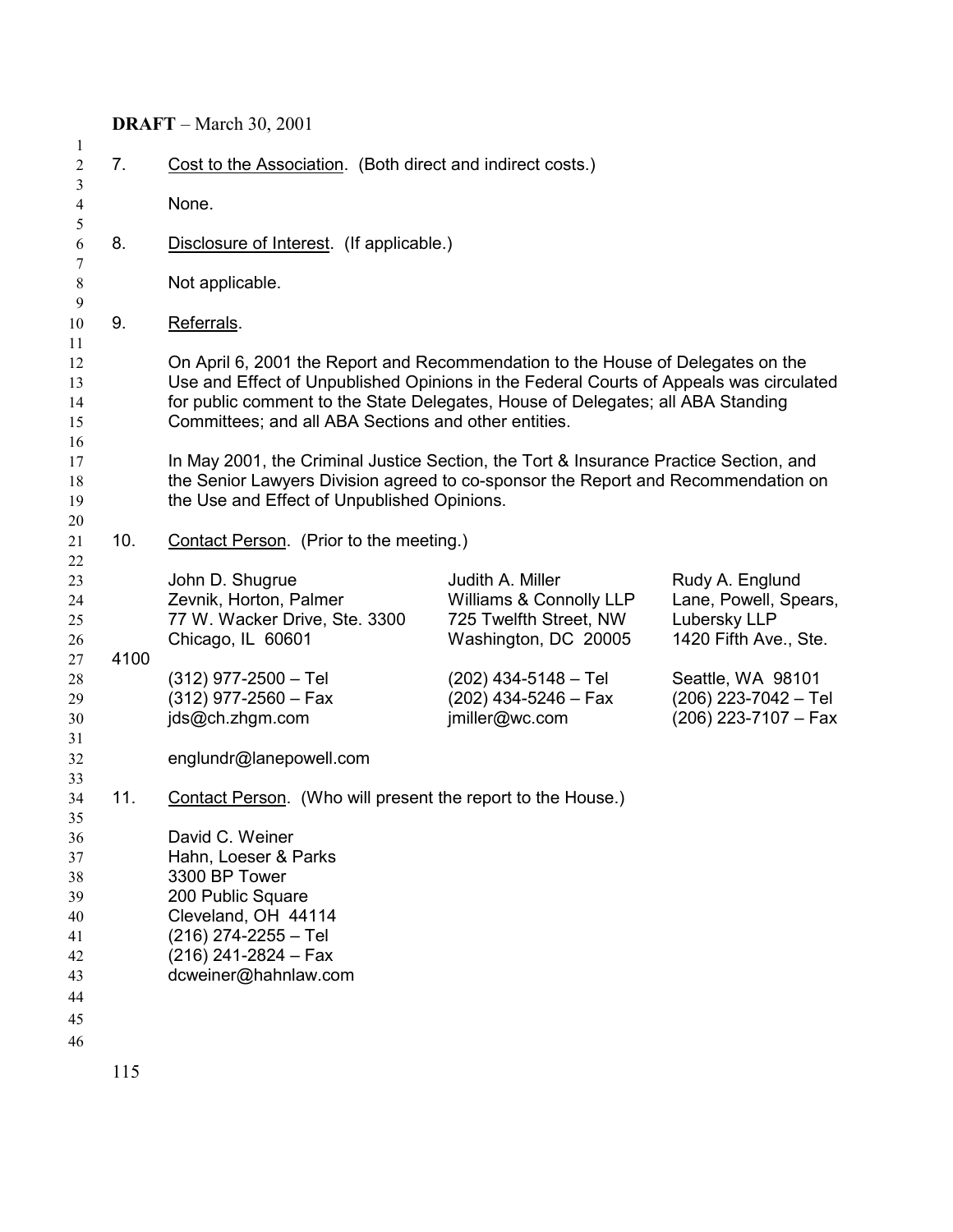| 1        |                                                                                                      |  |  |
|----------|------------------------------------------------------------------------------------------------------|--|--|
| 2        |                                                                                                      |  |  |
| 3        |                                                                                                      |  |  |
| 4        |                                                                                                      |  |  |
| 5        |                                                                                                      |  |  |
| 6        |                                                                                                      |  |  |
| 7        |                                                                                                      |  |  |
| 8        |                                                                                                      |  |  |
| 9        |                                                                                                      |  |  |
| 10       |                                                                                                      |  |  |
| 11       |                                                                                                      |  |  |
| 12       |                                                                                                      |  |  |
| 13       |                                                                                                      |  |  |
| 14       |                                                                                                      |  |  |
| 15       |                                                                                                      |  |  |
| 16       |                                                                                                      |  |  |
| 17       |                                                                                                      |  |  |
| 18       |                                                                                                      |  |  |
| 19       |                                                                                                      |  |  |
| 20       | <b>EXECUTIVE SUMMARY OF THE</b>                                                                      |  |  |
| 21       | <b>REPORT AND RECOMMENDATION</b>                                                                     |  |  |
| 22       |                                                                                                      |  |  |
| 23       | A.<br><b>Summary of the Recommendation</b>                                                           |  |  |
| 24       |                                                                                                      |  |  |
| 25       | The Section of Litigation and its co-sponsors, the Criminal Justice Section, the                     |  |  |
| 26       | Tort & Insurance Practice Section, and the Senior Lawyers Division, recommend that the               |  |  |
| 27       | Association should support a recommendation that all federal appellate courts should (1) take all    |  |  |
| 28       | necessary steps to make their unpublished decisions available through print or electronic            |  |  |
| 29       | publications, publicly accessible media sites, CD-ROMs, and/or Internet Websites; and (2)            |  |  |
| 30       | permit citation to relevant unpublished opinions.                                                    |  |  |
| 31       |                                                                                                      |  |  |
| 32       | <b>Summary of the Issue</b><br><b>B.</b>                                                             |  |  |
| 33<br>34 | As the number of cases heard and decided by federal appellate courts increased,                      |  |  |
| 35       | without a concomitant increase in staffing, funding, or judicial resources, the courts adopted rules |  |  |
| 36       | concerning the publication and non-publication of their decisions, and set parameters concerning     |  |  |
| 37       | the use and effect of citation to unpublished decisions. A slim majority of federal appellate        |  |  |
| 38       | courts has adopted the rule that decisions not designated for publication not only do not            |  |  |
| 39       | constitute binding precedent, but cannot even be cited for their possible persuasive value. The      |  |  |
| 40       | issue is whether the traditional justifications for this rule are still valid or whether sound       |  |  |
| 41       | litigation reasons exist for allowing citation to unpublished opinions.                              |  |  |
| 42       |                                                                                                      |  |  |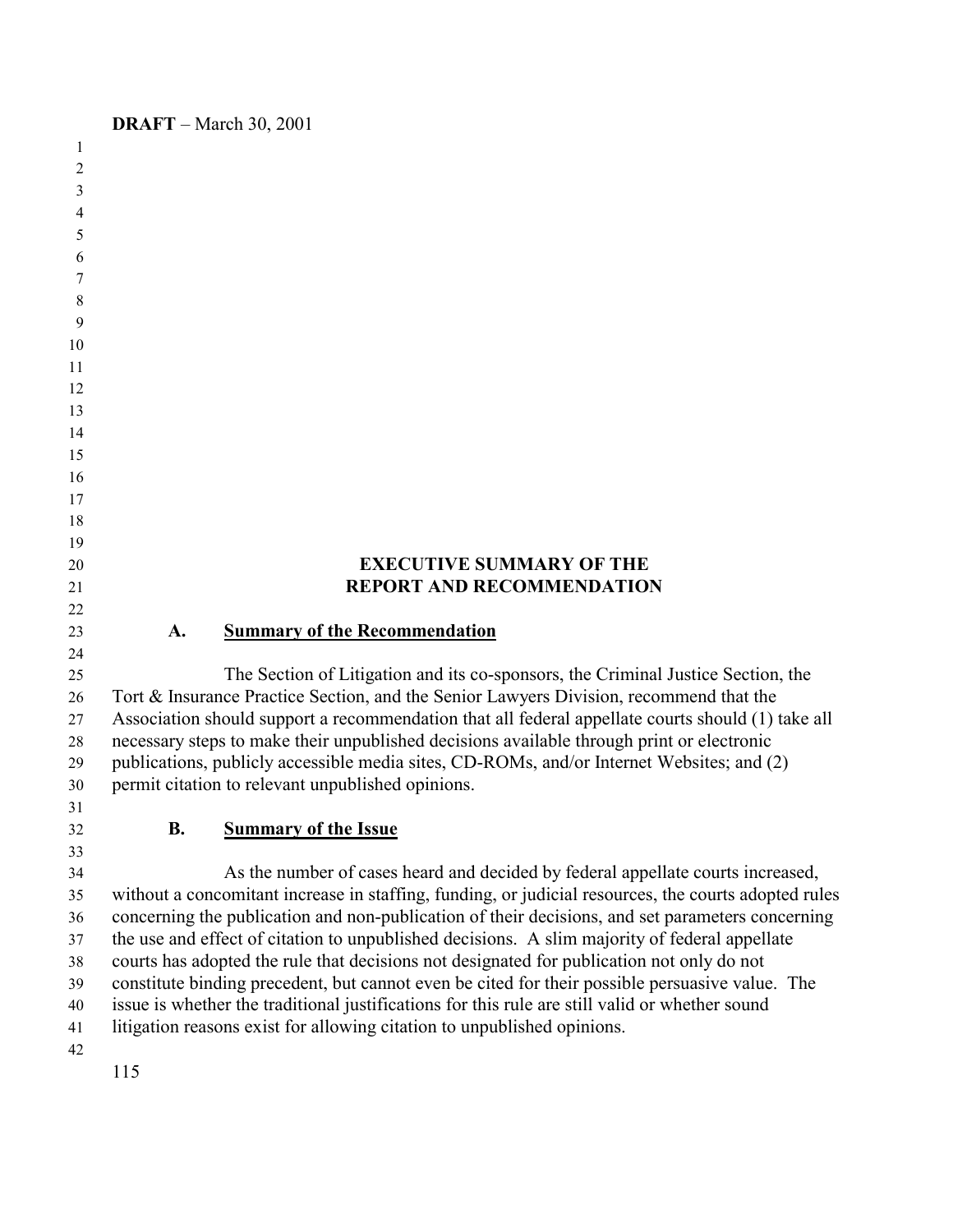The Report makes the above recommendations because the traditional justifications for the current rules prohibiting citation to unpublished federal appellate court opinions – the increased cost and time to obtain, store and research a growing body of case law, the need for judicial efficiency, and the perceived unfairness to some litigants over access to unpublished opinions – no longer carry substantial weight. Several practical litigation considerations exist to support a departure from the current rules. First, and perhaps foremost, is the issue of the quality and extent of the record upon which to base a further appeal. Rules barring citation to unpublished decisions prevent a party from creating a complete record of the authorities and prior appellate rulings 12 bearing on a matter. Second, by restricting the effect and use of such decisions, rules against citation of unpublished decisions also impact the appellate court's ability to provide a complete and instructive record of the court's analysis and rationale for its decision, likewise impacting future proceedings. This impact can be felt both in terms of a court's inability to support its decision by reference to prior (but unpublished) decisions, and in its inability to cite or rely upon such decisions in distinguishing the outcome of another case. Third, rules against citing unpublished decisions may create anomalous situations in which the prior (but unpublished) decisions of a particular court of appeals are given less weight (or perhaps no weight at all) than (published) decisions of other appellate courts. Both litigants and appellate courts likely would agree that the expectations of the parties and the federal appellate system would be better served where a court's own body of prior decision-making is given proper credence and effect vis-a-vis the decisions of a sister court. Fourth, the lack of uniformity among the rules and approaches of the various federal appeals courts also is problematic. The same unpublished opinion may be citable for its persuasive value in one circuit court, but not citable in another. This difference in approach is particularly vexing because it could result in situations where an unpublished opinion could be cited to sister courts, but not to the court authoring the opinion. The fairness and access concerns that historically have been raised to justify rules against citation to unpublished decisions have been diminished by the advances and expansions